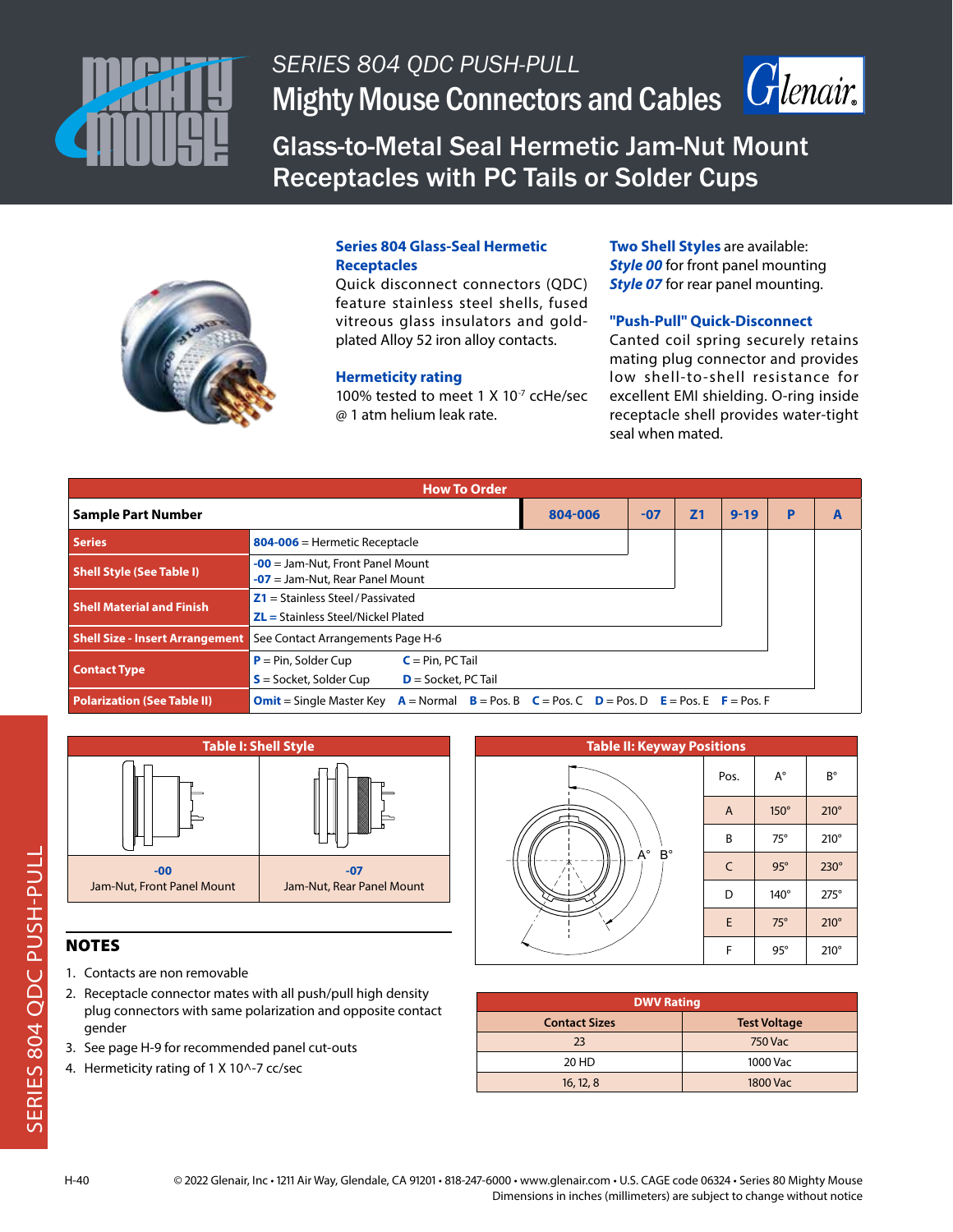

*SERIES 804 QDC PUSH-PULL* Mighty Mouse Connectors and Cables



Glass-to-Metal Seal Hermetic Jam-Nut Mount Receptacles with PC Tails or Solder Cups

### JAM-NUT, REAR PANEL MOUNT RECEPTACLE - SHELL STYLE 07



| <b>Dimensions</b>           |                  |                  |                 |                  |                 |                  |                          |  |  |
|-----------------------------|------------------|------------------|-----------------|------------------|-----------------|------------------|--------------------------|--|--|
| <b>Shell</b><br><b>Size</b> | ØA               | ØB               | C Flat          | <b>D</b> Threads | ØE              | ØF               | ØG<br>Tail Dia.          |  |  |
| 5                           | .790<br>(20.07)  | .562<br>(14.27)  | .415<br>(10.54) | .4375-32 UN-2A   | .244<br>(6.20)  | .450<br>(11.43)  |                          |  |  |
| 6                           | .830<br>(21.08)  | .625<br>(15.88)  | .467<br>(11.86) | .5000-32 UN-2A   | .336<br>(8.53)  | .520<br>(13.21)  | #23<br>.018/022          |  |  |
| $\overline{7}$              | .910<br>(23.11)  | .750<br>(19.05)  | .594<br>(15.09) | .6250-28 UN-2A   | .432<br>(10.97) | .580<br>(14.73)  | (0.46/0.56)              |  |  |
| 8                           | .955<br>(24.26)  | .750<br>(19.05)  | .594<br>(15.09) | .6250-28 UN-2A   | .493<br>(12.52) | .603<br>(15.32)  | #20<br>.024/.028         |  |  |
| 9                           | 1.000<br>(25.40) | .812<br>(20.62)  | .655<br>(16.64) | .6875-28 UN-2A   | .551<br>(14.00) | .695<br>(17.65)  | (0.61/0.71)<br>#16       |  |  |
| 10 <sup>10</sup>            | 1.085<br>(27.56) | .875<br>(22.23)  | .721<br>(18.31) | .7500-28 UN-2A   | .620<br>(15.75) | .735<br>(18.67)  | .060/.064<br>(1.52/1.63) |  |  |
| 11                          | 1.135<br>(28.83) | .938<br>(23.83)  | .788<br>(20.02) | .8125-28 UN-2A   | .662<br>(16.81) | .810<br>(20.57)  | #12                      |  |  |
| 12                          | 1.180<br>(29.97) | 1.000<br>(25.40) | .843<br>(21.41) | .8750-28 UN-2A   | .703<br>(17.86) | .880<br>(22.35)  | .092/.096<br>(2.34/2.44) |  |  |
| 14                          | 1.325<br>(33.65) | 1.125<br>(28.58) | .968<br>(24.59) | 1.0000-28 UN-2A  | .863<br>(21.92) | 1.010<br>(25.65) |                          |  |  |

Material and Finish

- Shell, jam-nut: CRES / see how to order table
- Insulator: LCP/N.A.
- Interfacial seal, O-ring: fluorosilicone/N.A.
- Contact: copper alloy /gold plate per ASTM B 488, Type II, Code C, Class 1.25, over suitable underplate
- Potting compound: epoxy /N.A.